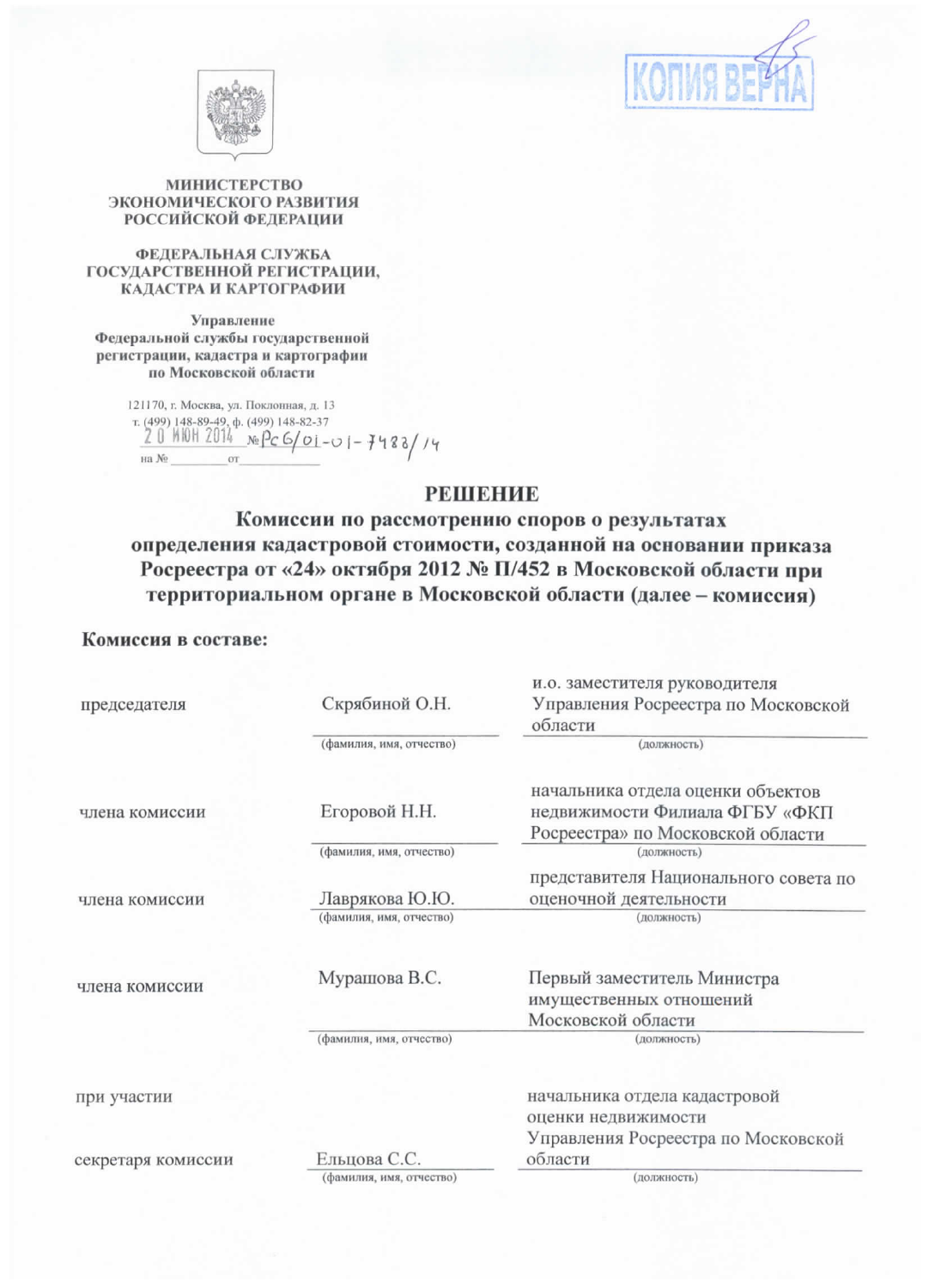

на заседании, проведенном 20.06.2014, рассмотрела поступившее в комиссию 28.05.2014 вх. № 01-01-7488/14 заявление ООО «Управляющая компания «Столичная» о пересмотре результатов определения кадастровой стоимости объекта недвижимости, в отношении которого оспариваются результаты определения кадастровой стоимости (далее - объект недвижимости):

| вид объекта недвижимости                                                                                   | Земельный участок                                                                                 |  |
|------------------------------------------------------------------------------------------------------------|---------------------------------------------------------------------------------------------------|--|
| кадастровый номер                                                                                          | 50:21:0090106:79                                                                                  |  |
| местоположение                                                                                             | обл. Московская, р-н Ленинский, сельское поселение<br>Булатниковское, вблизи д. Дрожжино, уч-21-ю |  |
| обл. Московская, р-н Ленинский, сельское поселение<br>адрес<br>Булатниковское, вблизи д. Дрожжино, уч-21-ю |                                                                                                   |  |

поданное на основании установления рыночной стоимости объекта недвижимости (далее заявление), в размере 4 134 177 000 (Четыре миллиарда сто тридцать четыре миллиона сто семьдесят семь тысяч) рублей, по состоянию на 01.01.2013 (далее - рыночная стоимость объекта недвижимости) согласно отчёту о рыночной стоимости от 16.05.2014 № 34-14-Н(11), составленного оценщиком (далее - оценщик, составивший отчёт об оценке):

|                                   | НП «Сообщество                                                                               |                                                                                                          |
|-----------------------------------|----------------------------------------------------------------------------------------------|----------------------------------------------------------------------------------------------------------|
|                                   | специалистов оценщиков                                                                       |                                                                                                          |
| А.Ю. Петренко                     | «CMAO»                                                                                       | № 010/2008 от 27.03.2008                                                                                 |
| (фамилия, имя, отчество оценщика) | (наименование саморегулируемой<br>организации оценщиков, членом которой<br>является оценшик) | (реквизиты документа, подтверждающего<br>членство оценщика в саморегулируемой<br>организации оценшиков). |

В результате рассмотрения заявления комиссией УСТАНОВЛЕНО:

отличие рыночной стоимости объекта недвижимости от кадастровой стоимости объекта недвижимости, установленной в отчете об определении кадастровой стоимости от 16.05.2014 № 34-14-Н(11) и утвержденной Распоряжением Министерства экологии и природопользования Московской области от 27.11.2013 № 566-РМ в размере 11 995 075 584,08 (Одиннадцать миллиардов девятьсот девяносто пять миллионов семьдесят пять тысяч восемьсот восемьдесят четыре) рубля 08 копеек по состоянию на 01.01.2013 (далее - кадастровая стоимость объекта недвижимости) составляет более 30 процентов, а именно: 66 (шестьдесят шесть) процентов.